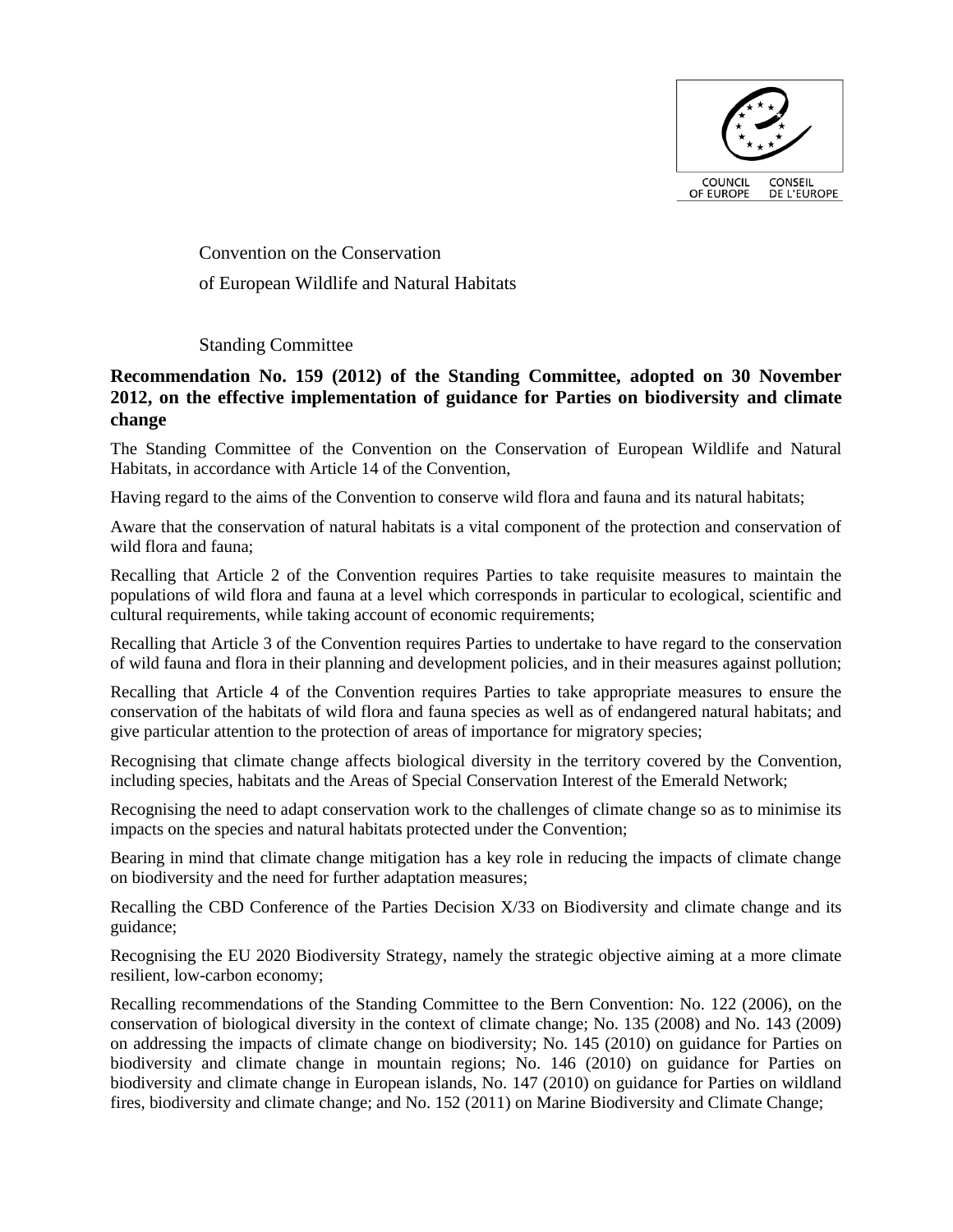Welcoming and bearing in mind the conclusions of the monitoring assessment presented in the report "An analysis of the implementation of recommendations made by the Group of Experts on Biodiversity and Climate Change (2006-2010)", by Prof. Brian Huntley [doc T-PVS/Inf (2012) 11];

Welcoming Resolution 10.19 of the Conference of the Parties to the Convention on Migratory Species Conservation in the light of climate change and Resolution 5.13 of the Meeting of the Parties to the African-Eurasian Waterbirds Agreement on Climate change adaptation measures for waterbirds;

Welcoming Decision XI/21 of the Conference of the Parties to the Convention on Biological Diversity on Other matters related to biodiversity and climate change;

Welcoming Decision XI/3 of the Conference of the Parties to the Convention on Biological Diversity on Monitoring progress in implementation of the Strategic Plan for Biodiversity 2011-2020 and the Aichi Biodiversity Targets;

Acknowledging that most Parties already recognise the need to take action in relation to the conservation of biodiversity in the face of climate change;

Noting that many Parties reported actions relating to the development of policies, strategies or legislative measures designed to address specifically the issue of biodiversity conservation in the face of climate change;

Welcoming in particular many excellent examples of good practice which were identified, especially those where the embedding of consideration of biodiversity issues cross-sectorally has already been achieved, where win–win solutions are being adopted for adaptation and/or mitigation, where the development of ecological networks is already underway, where the need to embed national actions in their international context has been recognised, where systematic evaluations of species' vulnerability to climate change have been made using species' distribution models, and where a national vision underpins a series of coherent actions aimed at addressing both the limitation of climate change and its inevitable impacts;

Concerned by the gaps identified with regards to those specific and practical actions most directly related to minimising the negative effects of climate change on biodiversity, and especially upon species and ecosystems already under threat from other pressures;

Recalling the desirability and benefits of adopting adaptive management practices;

Stressing that many of the actions recommended can almost certainly be commenced under existing conservation legislation in the Parties:

Recommends Contracting Parties to the Convention and invites Observer States to:

- 1. Urgently implement the practical conservation measures that have been recommended by the Group of Experts and encourage appropriate national bodies involved in nature conservation to adopt and use them as resources permit; urgent action should more particularly focus on implementing adaptive management practices and strategies, enhancing the adaptive capacity of vulnerable species (rare/endemic/threatened), minimising pressures and threats on species and habitats that are most vulnerable to climate change, and implementing monitoring of, *inter alia;* species' population trends, species behaviour, including phenology, and climate change impacts upon critical areas;
- 2. Take further steps to develop ecological networks, to promote and enhance the permeability of landscapes generally, and also enhance their protected areas networks, as appropriate, by increasing the extent of existing sites, designating new sites and establishing buffer zones, and ensuring they are sustainably and adaptively managed;
- 3. Take an appropriately long-term view, based on adaptive management methodologies, when formulating management plans and strategies for protected areas management;
- 4. Adopt, as appropriate, a more holistic approach when formulating strategies and plans for ecological networks or protected areas, and when developing conservation or recovery plans for individual species. In particular, encourage the general adoption of the examples of good practice reported, especially by Switzerland and Ukraine, with respect to taking into account their international context